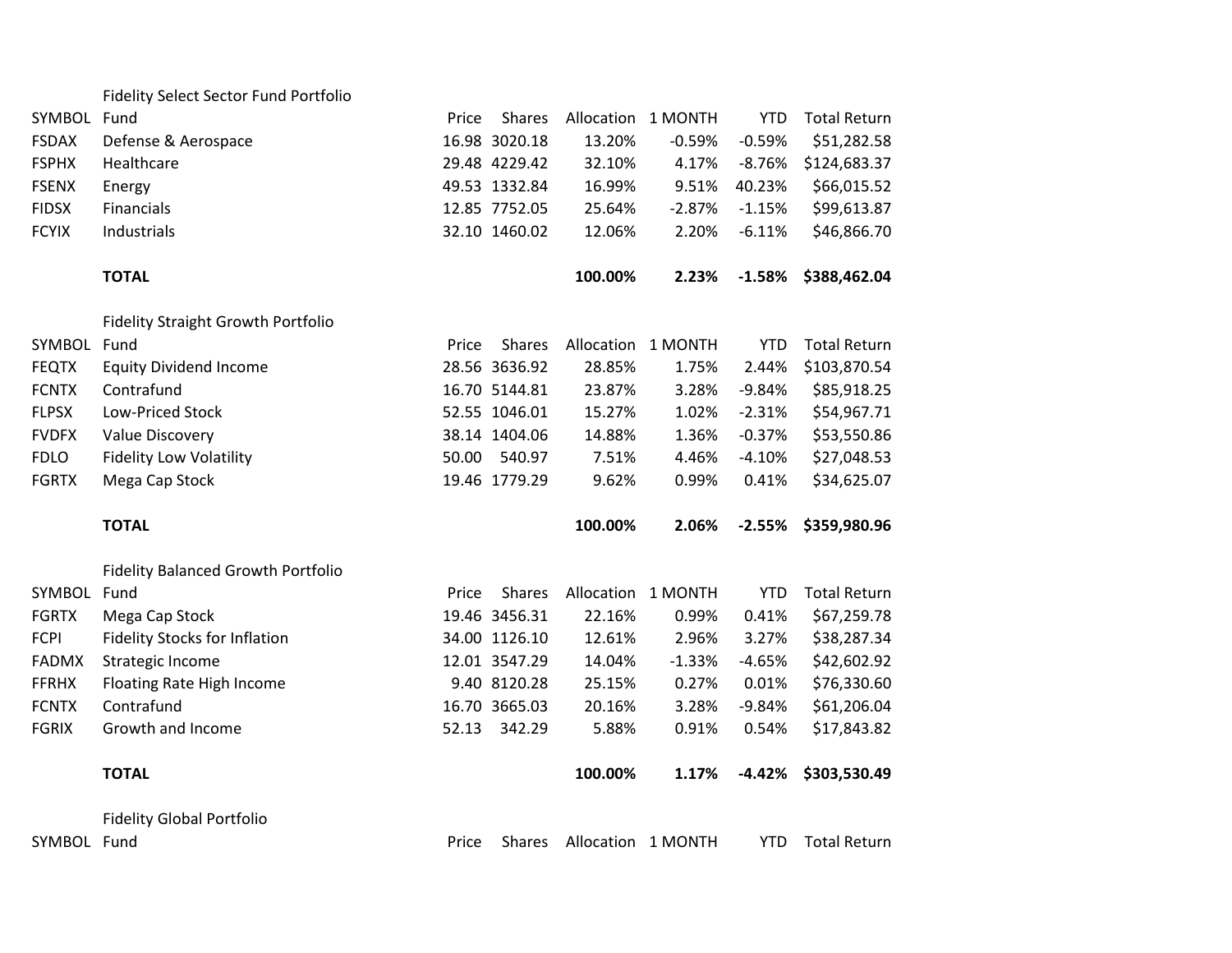| <b>FSCOX</b> | International Small Cap Opp                   | 21.77 3241.65          | 26.11%             |          | -2.03% -17.97% | \$70,570.76         |
|--------------|-----------------------------------------------|------------------------|--------------------|----------|----------------|---------------------|
| <b>FIGRX</b> | <b>International Discovery</b>                | 46.36<br>473.23        | 8.12%              |          | 0.02% -12.41%  | \$21,939.11         |
| <b>FWWFX</b> | Worldwide                                     | 32.03 1199.70          | 14.22%             |          | 2.63% -10.85%  | \$38,426.45         |
| <b>FGILX</b> | <b>Global Equity Income</b>                   | 17.75 2486.44          | 16.33%             | 1.14%    | $-3.11%$       | \$44,134.24         |
| <b>FEMKX</b> | <b>Emerging Markets</b>                       | 37.66 855.61           | 11.92%             |          | -3.85% -13.72% | \$32,222.45         |
| <b>FFGCX</b> | <b>Global Commodity Stock</b>                 | 21.13 2980.89          | 23.30%             | 11.98%   | 30.11%         | \$62,986.17         |
|              | <b>TOTAL</b>                                  |                        | 100.00%            | 2.07%    | $-5.33%$       | \$270,279.17        |
|              | <b>Fidelity Conservative Income Portfolio</b> |                        |                    |          |                |                     |
| SYMBOL Fund  |                                               | Shares<br>Price        | Allocation 1 MONTH |          | <b>YTD</b>     | <b>Total Return</b> |
| <b>FFRHX</b> | Floating Rate High Income                     | 9.40 3973.42           | 21.85%             | 0.27%    | 0.01%          | \$37,350.14         |
| <b>FSTFX</b> | Limited Term Muni                             | 10.32 1690.01          | 10.20%             | $-1.70%$ | $-3.89%$       | \$17,440.90         |
| <b>FADMX</b> | Strategic Income                              | 12.01 4174.12          | 29.33%             | $-1.33%$ | $-4.65%$       | \$50,131.18         |
| <b>FEQTX</b> | <b>Equity Dividend Income</b>                 | 28.56 2311.36          | 38.62%             | 1.75%    | 2.44%          | \$66,012.36         |
|              | <b>TOTAL</b>                                  |                        | 100.00%            | 0.15%    | $-0.91%$       | \$170,934.58        |
|              | <b>Diversified Sector Portfolio</b>           |                        |                    |          |                |                     |
| SYMBOL Fund  |                                               | <b>Shares</b><br>Price | Allocation 1 MONTH |          | <b>YTD</b>     | <b>Total Return</b> |
| <b>FSPHX</b> | <b>Fidelity Select Healthcare</b>             | 29.48 2303.46          | 17.86%             | 4.17%    | $-8.76%$       | \$67,906.03         |
| <b>FSDAX</b> | Fidelity Select Defense & Aerospace           | 16.98 2641.85          | 11.80%             | $-0.59%$ | $-0.59%$       | \$44,858.68         |
| <b>FIDU</b>  | <b>Fidelity MSCI Industrials</b>              | 53.81 1322.43          | 18.71%             | 3.09%    | $-3.95%$       | \$71,159.96         |
| <b>FPHAX</b> | <b>Fidelity Select Pharma</b>                 | 23.69 2425.27          | 15.11%             | 5.15%    | $-0.13%$       | \$57,454.60         |
| <b>FIDSX</b> | <b>Fidelity Select Financials</b>             | 12.85 7198.98          | 24.33%             | $-2.87%$ | $-1.15%$       | \$92,506.90         |
| <b>FDFAX</b> | <b>Fidelity Select Consumer Staples</b>       | 95.39<br>486.27        | 12.20%             | $-1.41%$ | $-2.37%$       | \$46,384.86         |
|              | <b>TOTAL</b>                                  |                        | 100.00%            | 1.06%    | $-6.12%$       | \$380,271.04        |
|              | NTF Straight Growth Portfolio                 |                        |                    |          |                |                     |
| SYMBOL Fund  |                                               | Price<br><b>Shares</b> | Allocation 1 MONTH |          | <b>YTD</b>     | <b>Total Return</b> |
| <b>FCPI</b>  | Fidelity Stocks for Inflation                 | 34.00 1713.40          | 17.63%             | 2.96%    | 3.27%          | \$58,255.73         |
| <b>FGRTX</b> | Mega Cap Stock                                | 19.46 4116.26          | 24.24%             | 0.99%    | 0.41%          | \$80,102.51         |
|              |                                               |                        |                    |          |                |                     |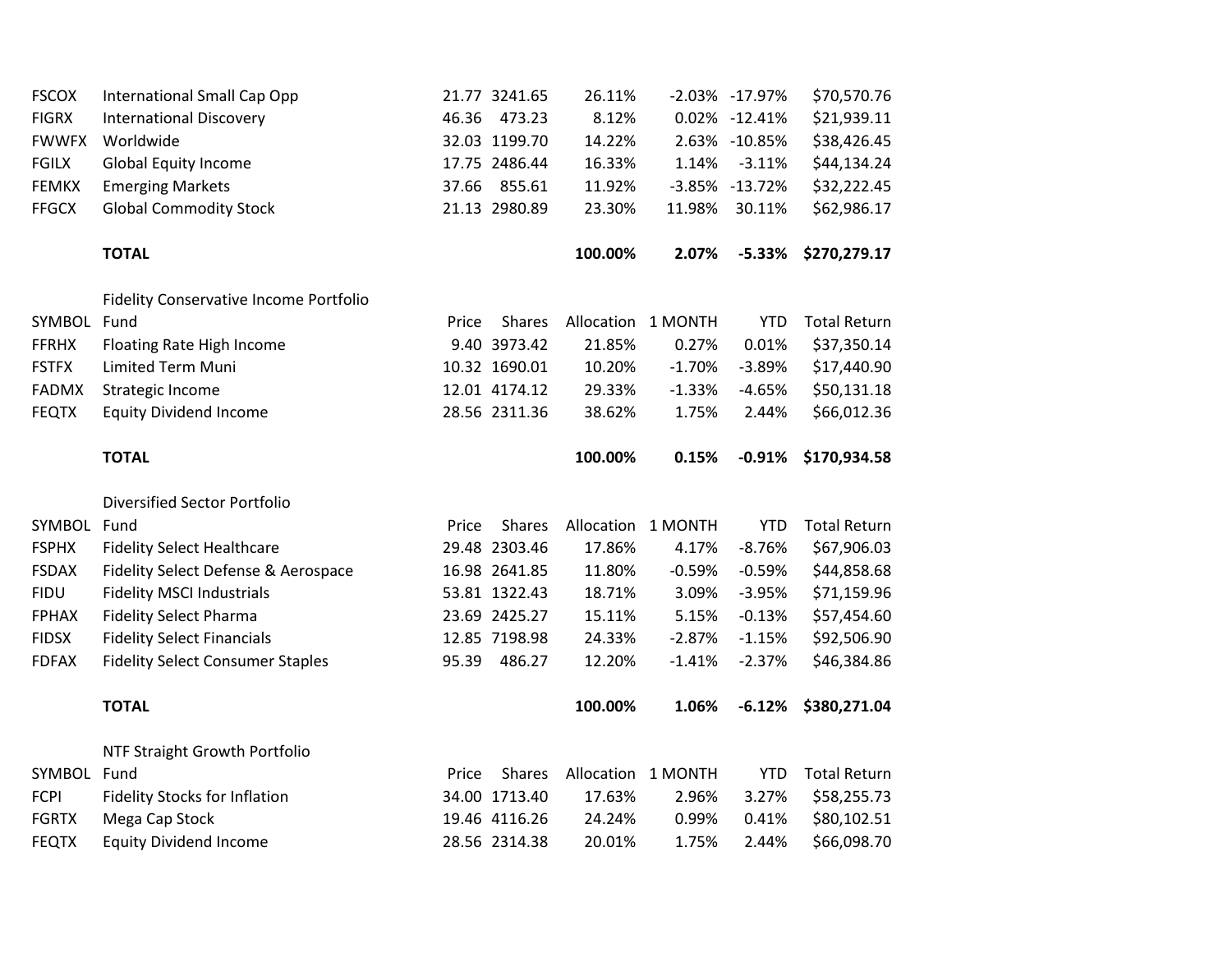| <b>FAMVX</b> | <b>FAM Value</b>                     | 90.57 | 624.02        | 17.11%     | 2.69%              | $-9.05%$   | \$56,517.18         |
|--------------|--------------------------------------|-------|---------------|------------|--------------------|------------|---------------------|
| <b>PRBLX</b> | Parnassus Core Equity                |       | 59.74 1162.24 | 21.01%     | 3.30%              | $-5.74%$   | \$69,432.38         |
|              | <b>TOTAL</b>                         |       |               | 100.00%    | 2.26%              | $-2.95%$   | \$330,406.49        |
|              | NTF Balanced Growth Portfolio        |       |               |            |                    |            |                     |
| SYMBOL Fund  |                                      | Price | <b>Shares</b> |            | Allocation 1 MONTH | <b>YTD</b> | <b>Total Return</b> |
| <b>FCPI</b>  | Fidelity Stocks for Inflation        | 34.00 | 846.05        | 13.15%     | 2.96%              | 0.68%      | \$28,765.71         |
| <b>FEQTX</b> | <b>Equity Dividend Income</b>        |       | 28.56 1626.70 | 21.25%     | 1.75%              | 2.44%      | \$46,458.59         |
| <b>FFRHX</b> | Floating Rate High Income            |       | 9.40 3627.58  | 15.59%     | 0.27%              | 0.01%      | \$34,099.27         |
| <b>FSTKX</b> | <b>Federated MDT Stock</b>           |       | 31.27 1618.30 | 23.14%     | 4.19%              | $-0.15%$   | \$50,604.23         |
| <b>PCKAX</b> | PIMCO Small Cap                      |       | 9.34 2731.02  | 11.66%     | 0.86%              | $-8.97%$   | \$25,507.68         |
| <b>THOPX</b> | Thompson Bond                        |       | 10.63 3127.09 | 15.20%     | $-1.11%$           | $-2.01%$   | \$33,240.92         |
|              | <b>TOTAL</b>                         |       |               | 100.00%    | 1.67%              | $-0.89%$   | \$218,676.40        |
|              | Tax Advantage Portfolio              |       |               |            |                    |            |                     |
| SYMBOL Fund  |                                      | Price | <b>Shares</b> |            | Allocation 1 MONTH | <b>YTD</b> | <b>Total Return</b> |
| PRBLX        | Parnassus Core Equity                | 59.74 | 804.87        | 18.09%     | 3.30%              | $-5.74%$   | \$48,083.18         |
| <b>FPURX</b> | Puritan                              |       | 25.76 2743.44 | 26.60%     | 1.86%              | $-5.29%$   | \$70,671.04         |
| <b>PSHAX</b> | PIMCO Short-Term                     |       | 9.65 2426.54  | 8.81%      | $-0.67%$           | $-1.18%$   | \$23,416.10         |
| <b>FLPSX</b> | <b>Fidelity Low-Priced Stock</b>     |       | 52.55 1543.89 | 30.53%     | 1.02%              | $-2.31%$   | \$81,131.18         |
| <b>FCVSX</b> | <b>Convertible Securities</b>        |       | 35.22 1204.68 | 15.97%     | 2.00%              | $-3.43%$   | \$42,429.00         |
|              | <b>TOTAL</b>                         |       |               | 100.00%    | 1.65%              | $-3.83%$   | \$265,730.50        |
|              | Aggressive Value Portfolio           |       |               |            |                    |            |                     |
| SYMBOL       | Fund                                 | Price | <b>Shares</b> | Allocation | 1 MONTH            | <b>YTD</b> | <b>Total Return</b> |
| <b>FDFAX</b> | <b>Fidelity Consumer Staples</b>     | 95.39 | 493.97        | 15.30%     | $-1.41%$           | $-2.48%$   | \$47,120.07         |
| <b>FDLO</b>  | <b>Fidelity Low Volatility</b>       |       | 50.00 1697.30 | 27.56%     | 4.46%              | $-4.10%$   | \$84,864.81         |
| <b>FCPI</b>  | <b>Fidelity Stocks for Inflation</b> |       | 34.00 1190.91 | 13.15%     | 2.96%              | 3.27%      | \$40,491.05         |
| <b>FSENX</b> | <b>Fidelity Select Energy</b>        |       | 49.53 1773.07 | 28.52%     | 9.51%              | 40.23%     | \$87,820.35         |
| <b>FPHAX</b> | <b>Fidelity Select Pharma</b>        |       | 23.69 2010.59 | 15.47%     | 5.15%              | $-0.13%$   | \$47,630.96         |